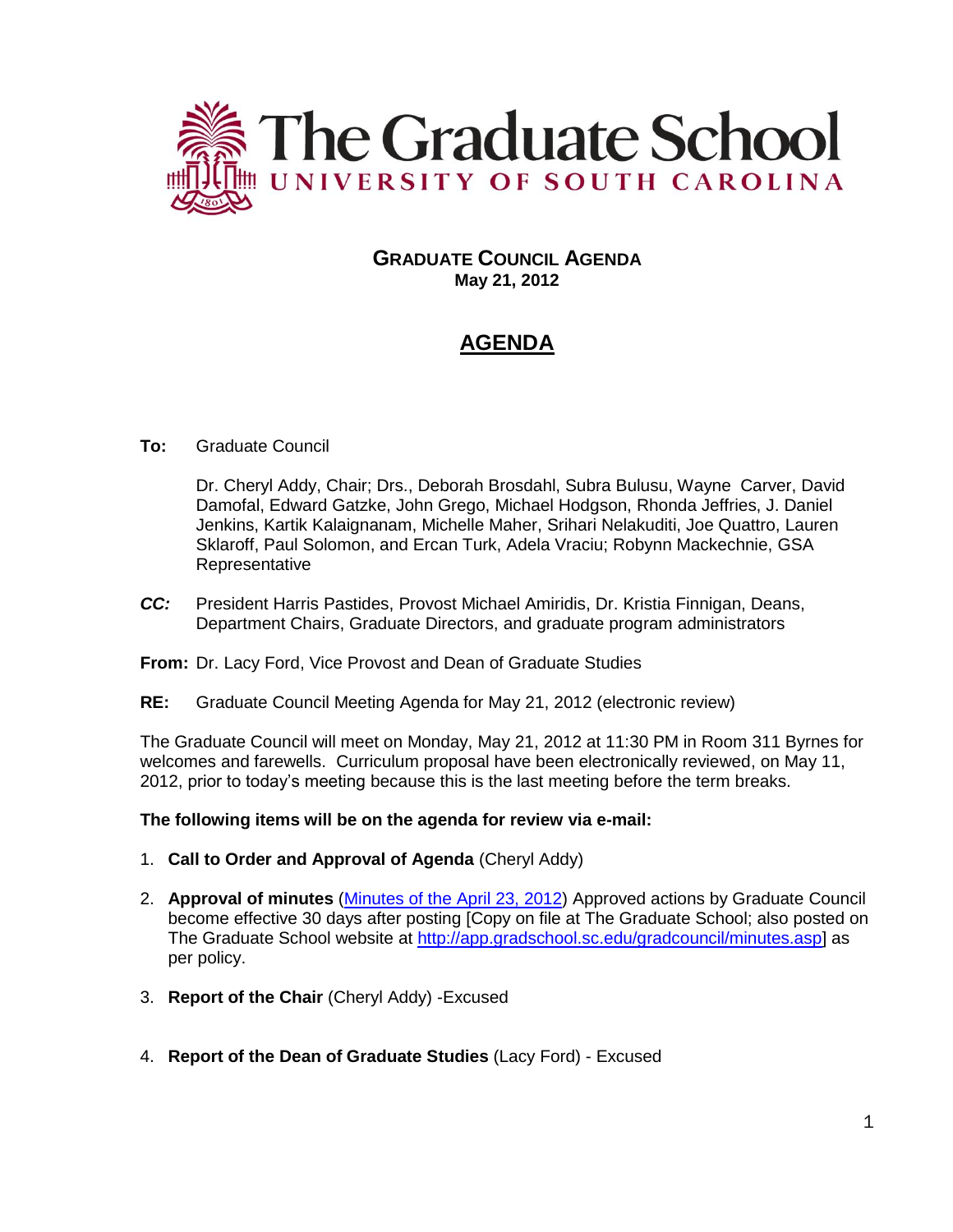- 5. **Report of the Secretary of the Graduate Council / Associate Dean** (Nancy Zimmerman) Election results and introduction of incoming members
- 6. **Report of the Graduate Student Association Representative** (Robynn Mackechnie)
- 7. **Report of the Academic Policy and Practices Committee** (Joseph Quattro)
- 8. **Report of the 500/600 Level Courses Committee** (Nancy Zimmerman)

**500-600 Level course approvals:** BIOL 553 – new  $ENGL 616 - new$ PSYC 503 [=PHRM 513] – cross-listing and prerequisite ECIV 580 – new COMD 502 – prerequisite COMD 504 – prerequisite COMD 570 [=LING 570] – prerequisite LING 570 [=COMD 570] – prerequisite HPEB 540 [=PHAR 522, PHRM 626] – title, cross-listings and description HPEB 553 – prerequisite SOWK 668 – new ECHE  $574 - new$ BIOL 541 [=CHEM 550] – title and description CHEM 550 [=BIOL 541] – title and description BIOL 541L [=CHEM 541L] – title CHEM 550L  $[=BIOL 541L] -$ title BIOL 662 – new PSYC 506 [=LING 567] – prerequisite LING 567 [=PSYC 506] – prerequisite STAT 512 – description STAT 513 – description WGST 621 [=HPEB 621] – new HPEB 621 [=WGST 621] – cross-listing  $ECON 510 - new$ 

**DED approvals:** [EDEC 740](http://app.gradschool.sc.edu/includes/filedownload-public.asp?location=E:/GMS/GRADCOUNCIL/2011/DEDEDEC740_201211.pdf&file_name=DEDEDEC740_201211.pdf) [EDHE 830](http://app.gradschool.sc.edu/includes/filedownload-public.asp?location=E:/GMS/GRADCOUNCIL/2011/DEDEDHE830_201241_Redacted.pdf&file_name=DEDEDHE830_201241_Redacted.pdf)

- 9. **Fellowships and Scholarships Committee** (Wayne Carver)
- 10. **Report of Science, Math, and Related Professional Programs Committee** (John Grego)

**ARNOLD SCHOOL OF PUBLIC HEALTH** *Communication Sciences and Disorders*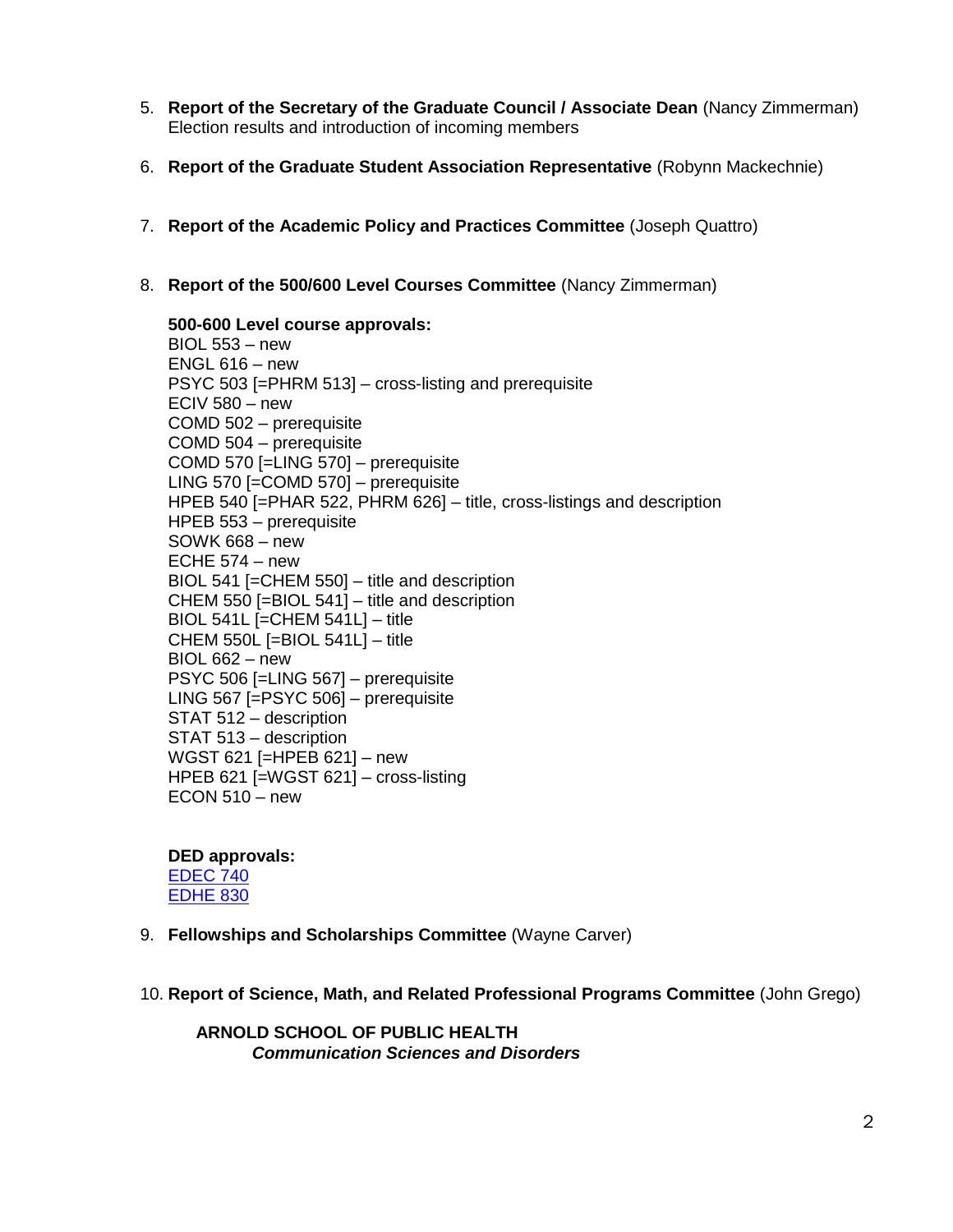Course Change Proposal:

From: [COMD 700 Advanced Seminar in Speech and Disorders](http://app.gradschool.sc.edu/includes/filedownload-public.asp?location=E:/GMS/GRADCOUNCIL/2011/CCPCOMD700_201241.pdf&file_name=CCPCOMD700_201241.pdf) [\(3\)](http://app.gradschool.sc.edu/includes/filedownload-public.asp?location=E:/GMS/GRADCOUNCIL/2011/CCPCOMD700_201241.pdf&file_name=CCPCOMD700_201241.pdf)

> Study of advanced alternative procedures for the evaluation and management of individuals with significant phonological disturbances.

To: COMD 700 Advanced Seminar in Speech and Disorders (3)

> Study of advanced alternative procedures for the evaluation and management of individuals with significant phonological disturbances.

Prerequisite: COMD 526 or equivalent coursework or permission of instructor

[Effective Term: Fall 2012]

Course Change Proposal:

From: [COMD 706 Language Disorders in Children \(3\)](http://app.gradschool.sc.edu/includes/filedownload-public.asp?location=E:/GMS/GRADCOUNCIL/2011/CCPCOMD706_201241.pdf&file_name=CCPCOMD706_201241.pdf)

The neurophysiological and psychological bases of language disorders in children. Differential diagnostic and educational-rehabilitative procedures for treatment of language-impaired children.

Prerequisites: permission of instructor

To: COMD 706 Language Disorders in Children (3) The neurophysiological and psychological bases of language disorders in children. Differential diagnostic and educational-rehabilitative procedures for treatment of language-impaired children.

> Prerequisites: COMO 507 and 570 or equivalent coursework or permission of instructor

[Effective Term: Fall 2012]

New Course Proposal/Distance Education Delivery Proposal: [COMD 750 Introduction to Audiology and Aural Habilitation \(3\)](http://app.gradschool.sc.edu/includes/filedownload-public.asp?location=E:/GMS/GRADCOUNCIL/2011/NCPCOMD750_201241_Redacted.pdf&file_name=NCPCOMD750_201241_Redacted.pdf) Basic anatomy and psycho-physics of hearing, pathologies of hearing loss, introduction to identification procedures including hearing screening and pure-tone audiometry, impact of hearing loss on preschool and school-aged children, and educational, psychological, and medical aspects of auditory habilitation.

Prerequisite: COMD 507 and COMD 504 or permission of instructor